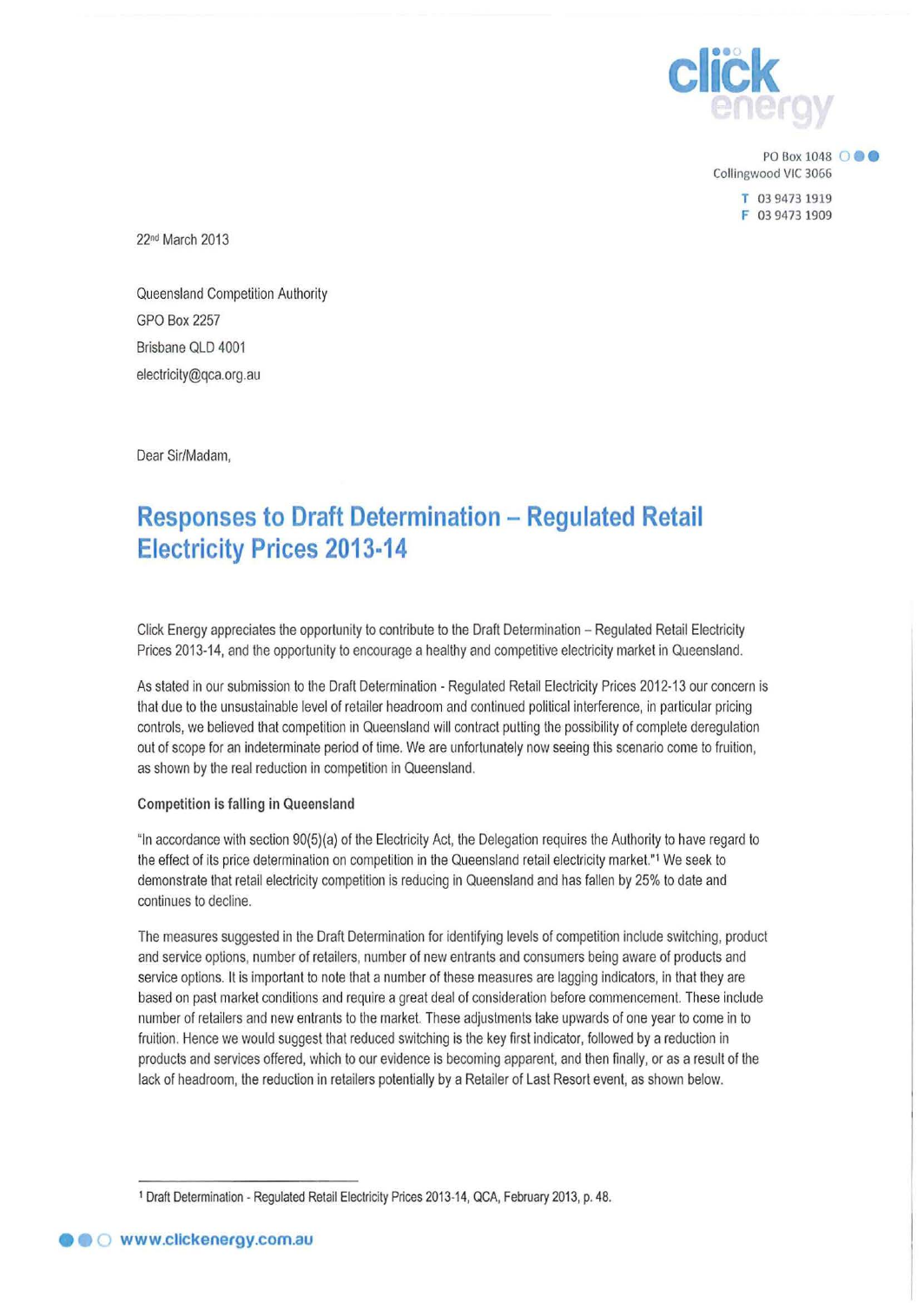

The Draft Determination highlights that the Queensland switching rate is 11 %, and with the Ergon Energy customers removed this would become 15%, which according to our modelling (please see table below Queensland annualised AEMO switching rates) Queensland has experienced a 25% reduction in switching rates since the 20%+ switching rates that were experienced prior to the last price determination.



Table 1.0 Queensland annualised AEMO switching rates

As also noted this is far below other states including 20% in NSW, 24% in South Australia and 28% in Victoria2. Although this has been compared to international markets it is worth noting that many international electricity markets do not work on a three tier system of generation, network and retailer.

This switching rate, which has fallen by 25%, and is the primary early indicator of churn, is a direct result of the headroom being too low in Queensland. Also additional headroom is required in Queensland, due to the additional regulatory risk from future Government imposed price freezes. The saying goes "Perception is Reality' and currently this is the perception in QLD, i.e., that the regulatory risk has increased deterring further investment in retail.

Without either a removal of the price controls or an increase in the headroom, we will shortly find ourselves in a vicious cycle, where competition is not strong enough to protect small customers, however with such a low headroom, retailers cannot invest further in the QLD market, so we are caught in a self-fulfilling prophecy.

## Recommendations

Our key suggestion is the removal of the price controls and to allow the natural forces of competition to control prices. This will not only increase competition and retailer investment in Queensland, but more importantly reduce the requirement for additional headroom due to the additional regulatory risk. Failing the removal of the price controls, ensure sufficient retailer headroom to provide for a competitive retail electricity market in the long run, avoiding further the reduction in competition and possible reduction in the number of retailers.

<sup>2</sup> Draft Determination- Regulated Retail Electricity Prices 2013-14, QCA, February 2013, p. 52.